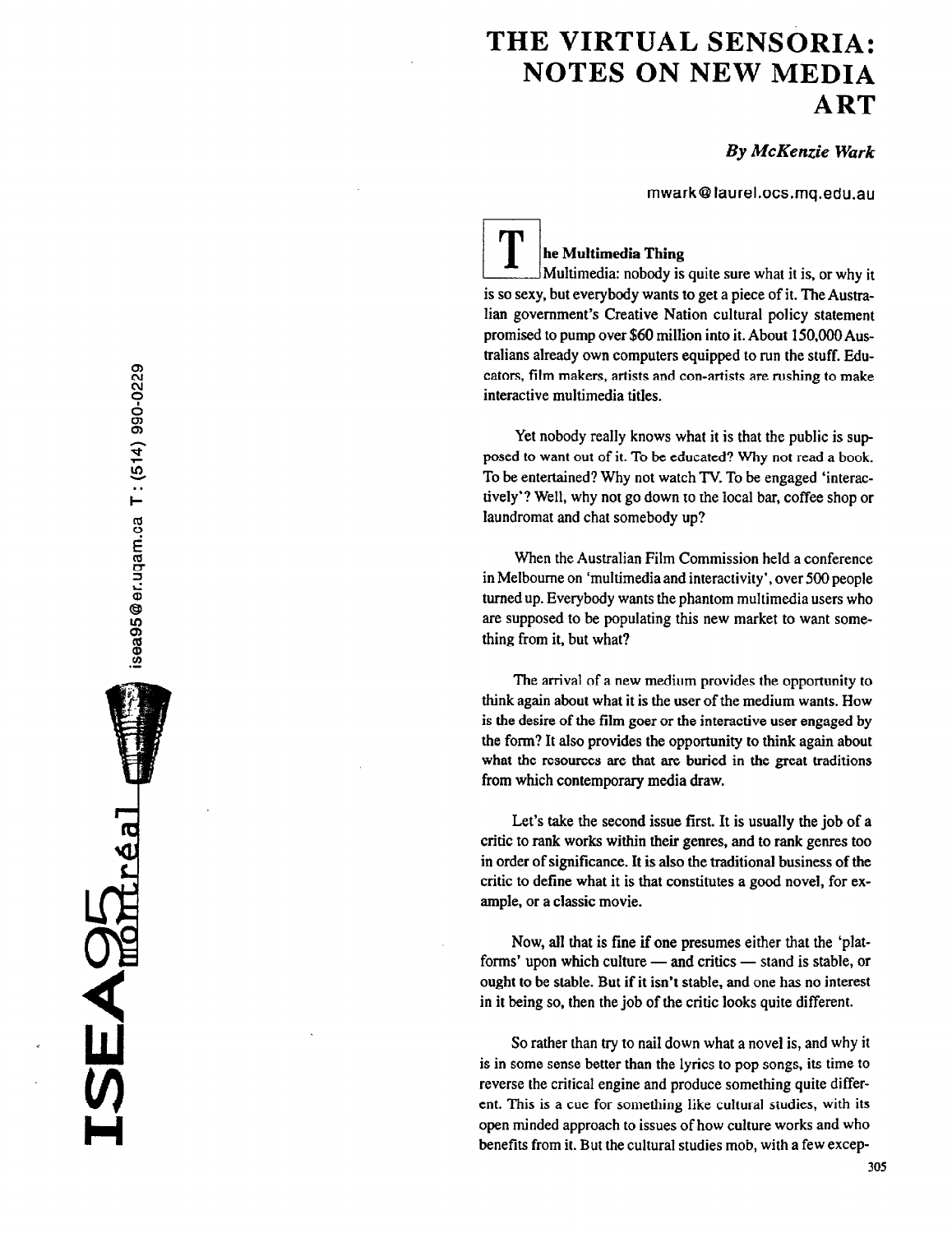tions, stick to the margins of present and past cultures. Regardless of what the newspaper columnists say about it, it really is a pretty traditional outgrowth of scholarly knowledge about culture.

Perhaps the instability in media forms at the moment calls for a more radical approach still. Rather than all those hierarchies of culture, all those ideal forms of how things should be that we hold in our minds unconsciously, lets think about culture as a bubbling goo of cultural forms, high, low, popular, marginal, commercial, subsidised, everyday, ritualised.

Every time a new technology comes along, the creative and commercial people alike will dredge through that goo looking for forms that might suit the new media vector. Those who can do this with the least preconception will most usually come up with the weirdest and the most original new forms. This is why I think the novelists and the theatre people were not very successful in Hollywood when the talkies came in. They were too snooty. The journalists, who practiced a low and despised craft to begin with, had nothing to lose and dove straight in.

At present, we are confronted with the opportunity of writing for, and teaching about, a new medium, and with a vast array of genres, games and stories that might be the raw goo out of which we make interesting multimedia.

So far, the exploitation of traditional game and story formats has concentrated on examples of games and stories that are already closely linked. This is particularly so with fantasy, horror and epic stories, which for a long time have had associated with them various role playing and treasure hunt types of games.

There are some stunningly original examples that go beyond that. One of my favourites is Lemmings, which turns a particularly silly bit of Disney nature film make believe into a quite remarkable game principle. Here's a game where you have to stop something  $-$  the Lemmings  $-$  exceeding their limit, whereas the most usual game paradigm is to get something up to the limit.

In order to come up with new connections between the game and the story principle, we need to think a little more about the kinds of desire that the user invests in the medium. There are very few examples of multimedia that allow for anything like the investment of sexual desire that cinema allows, and video and TV retail at a cut rate. We now know, or think we know, that this process is extremely polymorphous and perverse. We don't always fancy who we are supposed to in the movies.

One would think that there would be an interesting trade off in multimedia between the lower resolution of the image but much greater flexibility in positioning oneself and choosing kinds of interaction and kinds of character to interact with.

Unfortunately, there's been some pretty cheap and pretty straight porn stuff authored on cd-rom, but not much that really draws from the rich soup of narratives of desire that exist in popular culture broadly conceived, if not in the mainstream of Hollywood.

It would be a shame if the kinds of story and play that people try to fit into multimedia were only those \*pretiltered\* by cinema and video - completely different media.

Desire for empowerment is another logical application for multimedia. In cinema philosopher Gilles Deleuze's terms, video games construct movement-images. The world seems to hang on one's actions, and collapses when one's character dies. There's a certain dark pleasure in this, in seeing whole video worlds wink off the screen because the Prince of Persia bought the farm. But once again, all we have so far are puzzle solving, dexterity and shoot em ups. What other traditional game-skills might one put in place here as the pleasurable process via which one gets to play at exerting power over an environment?

Desire to become someone or something, desire to have power over someone or something, and also possibly desire to be somewhere - else. The idea of multimedia as landscape bears looking at, and revisiting as a popular tradition, the tradition of the heterotopia. The fun park, the Persian carpet, the hall of mirrors, the folly. There's a rich tradition there that I would love to see connect to the notion of the simulation. I mean, Sim City is fun and all that, but I'd rather build the kind of cities that exist only in movies like Barbarella, or in Prianesi's drawings or in the work of Archigram. The cartographic desire is, I think, the least explored here.

Might we discover new desires in a new medium? I suspect not. But we might rediscover some old ones. The movie-TV-video trajectory pushed to the edges a lot of marginal and quirky desires that, for example, traditions of carnival, mardi gras, or very elaborate and non-linear narratives like the 1001 Nights or the Mahabharata kept fully in play. One of the cool things about multimedia is that it allows us to reassess our assumptions about these cultural traditions, give them a new interpretation and a new lease of life. I would love to see the epigram reborn in multimedia, for example. Or the haiku.

As with previous new media, I think whoever does the most open minded research into the kinds of cultural resources that are lying around untapped, in the archives, in folk culture, in the margins of pop culture, will come up with the most original and challenging stuff, and who knows? Perhaps the odd killer app. We can comfortably assume that the combined corporate might of Hollywood and Silicon Valley - Siliwood, will turn even Natural Born Killers into a really lame cd-rom. With a bit of luck, talent and cultural policy guidance, we might get to do some cool stuff around the edges of that.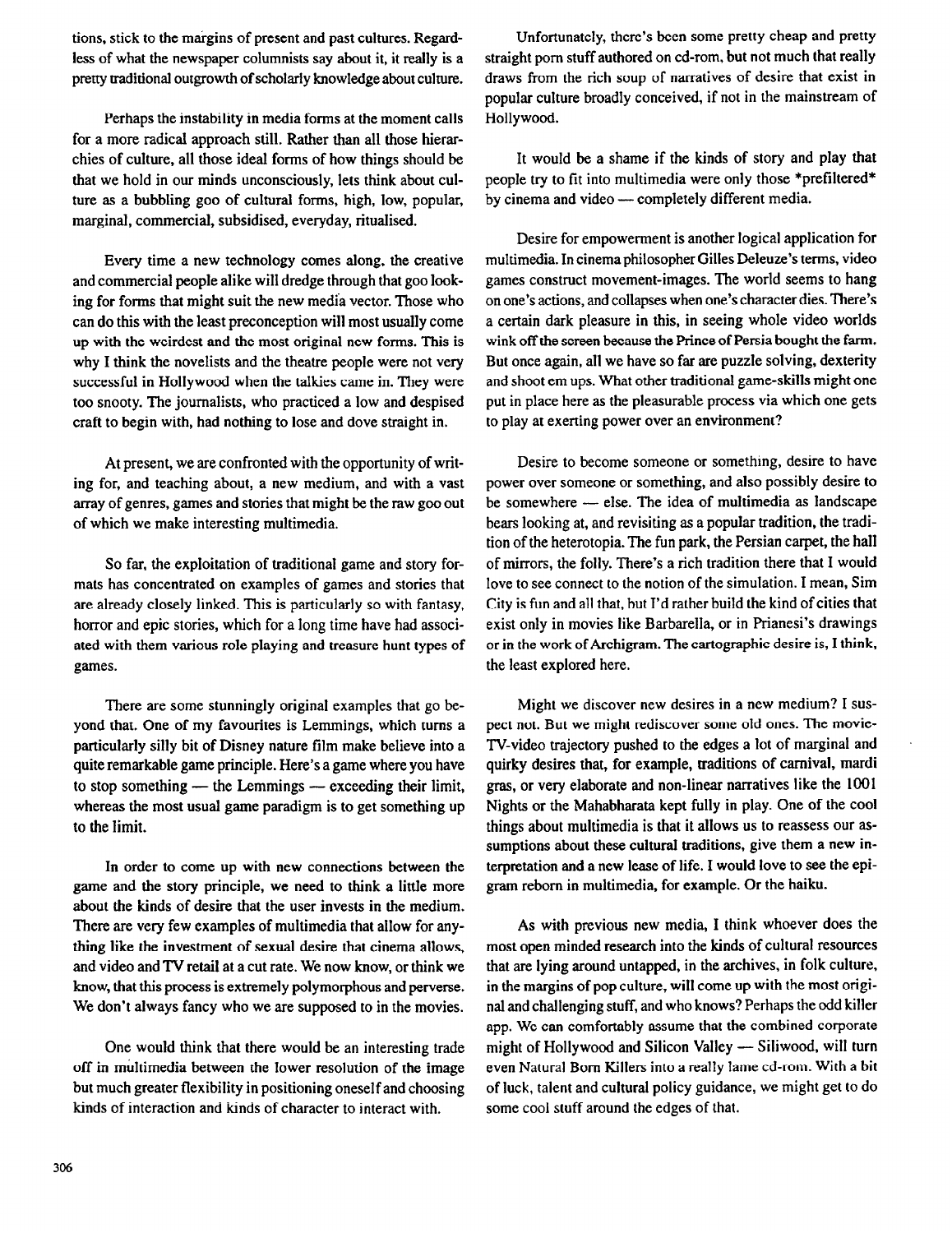The one truism one hears all the time about multimedia is that it is more 'interactive' than TV or cinema. The user has more choices than the viewer. TV and cinema are passive mediums for spectators. Multimedia is an active medium for users. This is one truism that is absolutely untrue. All of the qualitative research into what people actually do with TV and cinema shows that the audience is an active participant in the production of meaning in these established media. It may flatter the vanity of screen writers, directors and producers to imagine that there is a great pile of squeegees out there ready to soak up the juice of whatever fantasy they wish to purvey, but that is not how these media work. And I don't see how we can even begin to appreciate how new media differ from old media if we begin from fundamental misconceptions about the old media.

Audiences negotiate meaning. The accept, resist or negotiate what they see and hear depending on how it suits what they know of the world and what they want to imagine in their heads. This is already what happens when people watch TV or go to the movies. The choose to identify with Roseanne against her kids, or with one of the kids against Roseanne. They choose to see Roseanne as an indictment of all that is banal and detestable in work-a-day family life; they choose to see it as a celebration of all they love and cherish about exactly that kind of life. They might identify with Sandra Bernhard, the lesbiannext-door. They might not. This is how culture works. As Orwell said, cultures are not manufactured. They grow of their own accord.

Conversely, far from giving the user more 'choices', multimedia can be seen as empowering the creator and restricting the users choices. An author can't control the order in which a reader reads the pages in a book. If we want to read the ending first, nothing can stop us. If we want to skip a chapter that bores us, we are free to do so. Wtth a 'non-linear' book, like Adomo's magnificent collection of epigrams Minima Moralia, nothing stops us skipping the ones that bore us. But with a multimedia title. All this can change. The creator can hide the ending from the user. Or insist that certain screens not come up except via other screens. Or one can demand that the user make the 'right' choices in order to avoid being sent straight back to the start. There's a great text-based work by VNS-Matrix on the Mindvirus disc that does exactly this. If you don't get your head around the aesthetics and ethics of the cyberfemme Q back to the start you go.

So please: let's not go making assumptions about new media, on the basis of old media that are themselves pure prejudice. In fact, let's make as few assumptions about new media as are absolutely necessary to begin to experiment with it. The 'multimedia thing' is at present of unknown shape and size. Let's keep it that way for a while.

In sum, there is only one thing I can say for sure, and that is that our understanding of the past of culture, and the breadth of culture, will be changed by multimedia. As with all emergent cultural forms, it shapes our sense of the residual cultural forms we leave in our wake - half remembered and half forgotten. Perhaps in 50 years time we will have a culture where everybody knows what midrash or golliard writing is, but is no longer very interested in the novel. Now that wouId be interesting!

### 2. Art Goes Interactive

There's something about new media and artists that make them get down with each other as soon as the possibility arises - think of those fabulous dada and surrealist 16mm films. As soon as light, cheap, mass produced cameras were on the scene, so were the artists. Likewise, now that cheap(ish) mass produced multimedia interactives are a possibility, its also an art. The curators, the critics, the editors and other aesthetic gatekeepers will wake up to it sooner or later, but the art is hap pening and redefining what art might be.

With a Mac, a scanner and a few off-the-shelf programs like Macromind Director, Photoshop and Hypercard, anyone can do it. Which means anyone is doing it, which means there's a lot of trash out there, both on the commercial multimedia market and in the electronic art world. The success of the cdrom game Myst has created the first multimedia hit, and every record company, publishing house and video-game firm in the military-entertainment complex of our time is out there looking for the next 'killer app' to bust this market wide open.

It may be a long time coming. In the mean time artists around the planet are using multimedia tools to create an aesthetic exploration of two related problems. Those problems are, firstly, what is multimedia art good for? What does it do that other media don't do? Secondly, what does making something in this media tell us about the context for making art today? What does it make us think and feel about the information landscape of our time?

Linda Dement's Typhoid Mary cd-rom interactive strikes you first with the intensity of its cathode colours, the lushness of its forms. Erotic and abject elements of the female body entice and repel, but always fascinate. You wander over the images with the mouse as with a virtual hand, not quite sure if you are allowed to touch. Clicking the button shifts the images along, or reveal scraps of text, some borrowed, some by Dement herself, fragments of personal diaries or public pronouncements on the management of bodies. Rather than feeling disjunctive, the whole thing seems rather fluid, an aesthetic out of Irigaray. aware of but indifferent to masculine principles of order, seeking a connection between the feminine and the digital where both become something else in the process.

It would be nice to see Dement's work alongside Christine Tamblyn's as it is a sort of alter ego to it, concerned in a more didactic way with the relationship of the female body and technology. Dement wants to explore what's possible there, Tamblyn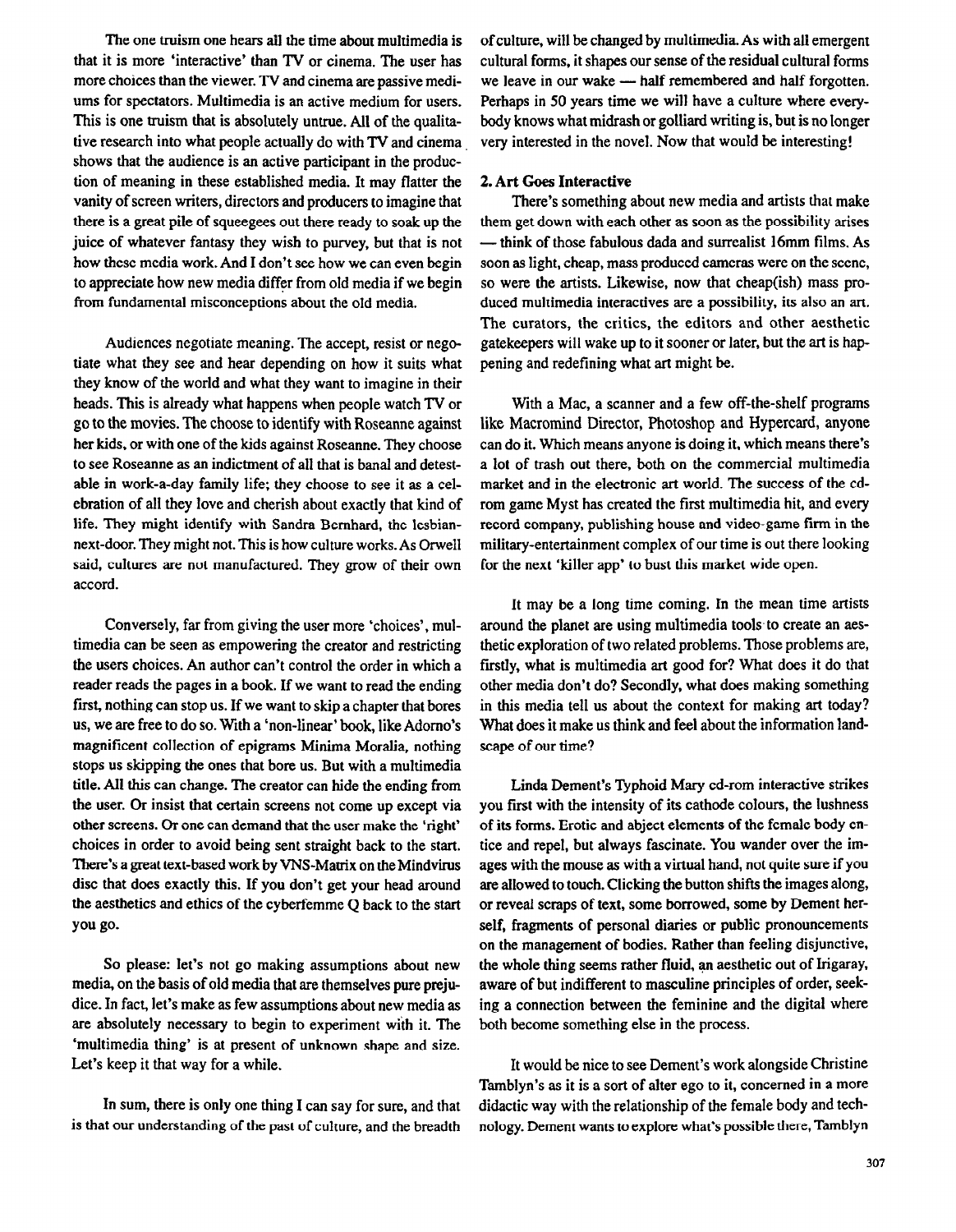wants t critique what's gone before. The opening screen presents floral arrangement of pixellated petals, click on each and a link in the daisy-chain of images that link the bodies of women and machines presents itself. Since the only universal history, Deleuze and Guattari tell us, is the "history of contingency", then it makes sense to retell histories in the space of multimedia, where networks of links bid together particulars that could illuminate many different stories. Let a thousand past flowers bloom.

The Deleuze connection is much discussed in the theory of hypermedia, a more textual cousin to the more image and art practice based multimedia. Brad Miller's Digital Rhizome cdrom straddles both nebulae. As a last nod to appropriation art, Miller rips a few pages from Deleuze and Guattari's A Thousand Plateaus, and scans them into the digital realm. There, where there is no physical scale, no breathing time, they become philosophical talismans of a world to come, an ever purer zone where intensities gather along and every line of relation. Following those plotted by Miller takes you in and through the body and on into the universe, for scale, boundaries and identities are all put in flux.

If Miller's version of the emerging digital landscape is a cheery one, Jon McCormack offers a more irksome vision with Turbulence, a cd-rom driving a touchscreen interface and a collection of McCormack's intense animations from laser disc. Trained in cinema and mathematics, McCorrnack has a unique grasp on both the logical and visual dimensions of the artificiallife terrarium he creates, using a mix of off the shelf and selfauthored software. In Turbulence, one has access to a set of 'scientific' looking records of life in a virtual world. Strange phyla not only dwell here, they grew here.

McCormack convincingly shows a world that is more than human-made, it is self making, where the creator seeds a space with agents that grow and change and adapt of their own accord. The animations give a particularly uncanny image of this world. Strange triffid-like species grow and pulsate with almost nauseating fiery. What is even more disturbing is that the point of view from which we see these creatures belongs also on the 'other side' of the monitor, for no human eye and camera could dwell in this space, and McCormack accentuates rather than hides this aesthetic and theoretical problem. By creating and visualising the possibility of another nature, McCormack obliges one to reflect on what is left of our strange relation to this one.

Where McCormack uses the logical properties of the digital realm to create another nature, Bill Seaman uses it to create another language, or more precisely, another logic for this one. His Two-screen cd-rom installation The Exquisite Mechanism of Shivers presents a series of perfectly grammatical but not necessarily meaningful English sentences, each word of which corresponds to a video image and a sound. With the menu screen, you can use substitute parts of one sentence for another. You are stuck with the grammatical form of the sentence, but you can

make up a hell of a lot of sentences, all equally grammatical, all strangely senseless, and each creates a new 'sentence' of images and sounds.

Its a highly formal work, rigorous in principle and consistent in execution, and it uses the interactive form to explore that most interactive thing of all  $-$  language. In doing so it throws into relief the experience of that which has a grammar  $-$  language  $-$  in contrast to experiences that don't  $-$  what they eye sees, what the ear hears. Its a subtle evocation of the way language orders the other senses, where 'orders' has the double meaning of enforcement and sense.

Similarly formal in a sense is Marta Guitart's Please, Touch Me... Three screens all show much the same beating heart, floating in the phosphorous-white space of the screen. But touch each one in turn, and each responds to the touch differently, as if it were an individual presence, not a perfect digital replica. The work plays on the distance between the quirky personality we all attribute to computers and their mass produced identical identities. Where McCormack wants to explore to the max how different the digital world can be, Guitart draws attention to how we colonise it with our anthropomorphic assumptions.

The digital world can be a space into which we project bodily desires or rational plans, or it can be a world where the infinite combinations of media imagery play free. Troy Innocent's Idea-On! presents a digital infoscape where the extreme possibilities of mutation and relation between pop imagery creates a space beyond irony, where nothing appears any more to be 'out of place'. Idea-On! is the most inventive work I've seen yet in terms of the kinds of virtual geography Innocent has created. There were at last count four separate domains within the work, each organised around its own spatial metaphor of movement. Innocent has also come up with an aesthetic that makes the most of limitations of cd-rom media: bold, back-lit colours and graphic shapes gambol gayly in a world beyond fear or hope, in a theme park designed by Neitzsche rather than Disney.

A more modest work is Innocent's interactive techno-tune on a floppy for the Shaolin Wooden Men's song OHAR. Sponsored by Ollie Olsen at the techno dance label Psy-harmonics. the Shaolin are a techno band who's public appearances are all handled by cartoon characters of Innocent's design. They appear in the video and on the floppy, and will even be downloadable over the net. Its a perfect commission for Innocent, who's work with the Cyberdada collective and on his own has always imagined the world as a digital realm in which the simulacrum is pushed to the limit. Here he gets to make a little piece of it that will be commercially released in what is still nostalgically called the real world, or as one says on the internet  $-$  RL.

The mutation from art to commerce is also happening to the body of work of Toshio Iwai. In his Amiga based work,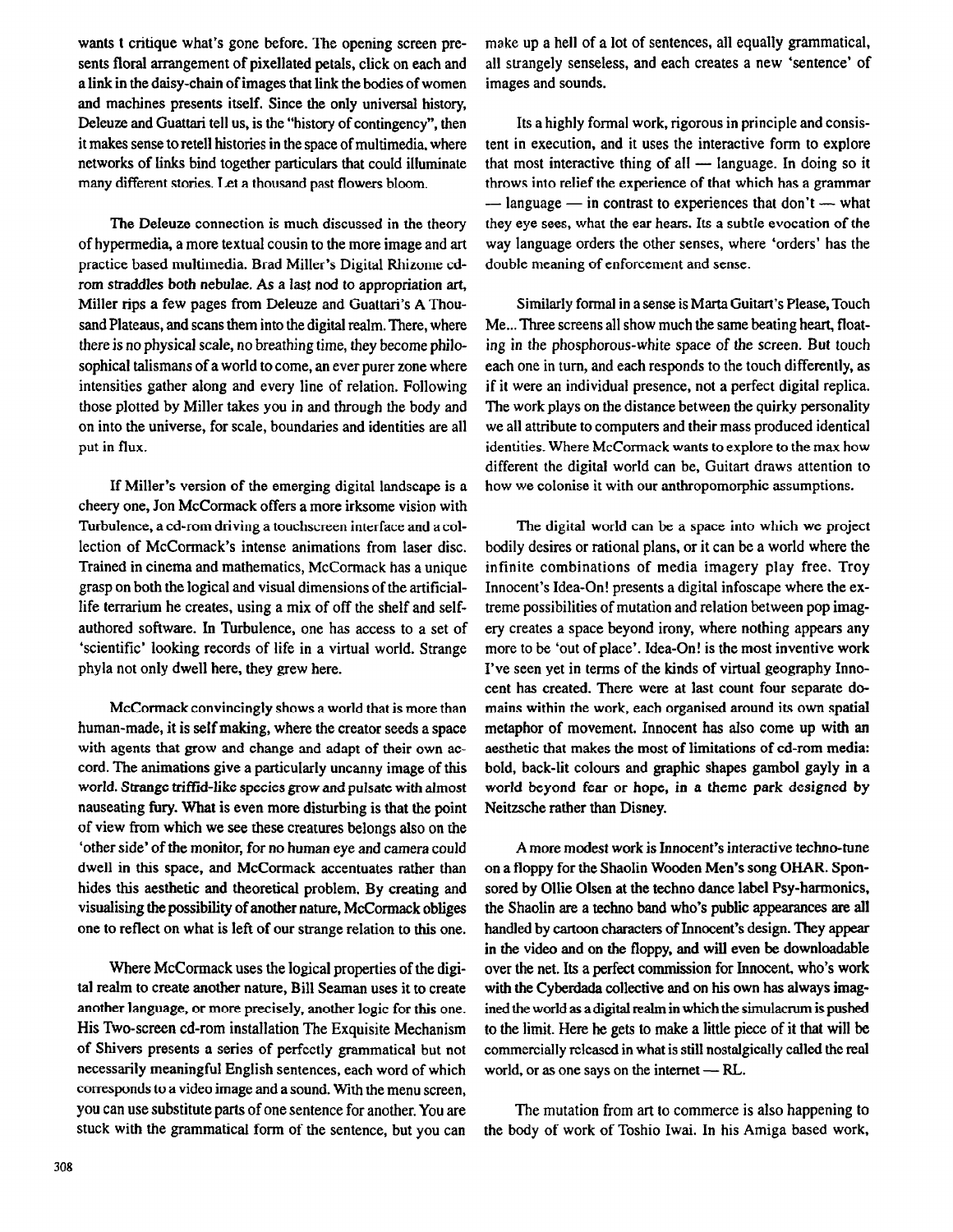four 'insects' crawl across the screen. By putting coloured spots This is the cyberfeminist aesthetic ploy — use the desire in their path, you can make music, as the insects trigger sounds to know and to see built into patriarchal thinking as the hook to as they cross the coloured spots. This is loads of fun, and its shift the user's desires elsewhere, or simply shrug them off if popular in any gallery where it is installed. It's nice to see kids they don't get it. "In the space between words she searches for having fun in an art gallery, unphased by their surroundings but clues. The virus of the new world disorder takes on the engaged in a new visual experience. Spotting the potential of transglobal fathemet of power and ambition. Dirty work for Iwai's artwork, Nintendo plan to market it commercially. The slimy girls." The wit of VNS is this combination of being down insect music game will be supplemented by more typical with what market culture has done to the law of desire with a Nintendo style games in the finished product, but it will be the subtle morphing of that law against itself. This is art that anticifirst art-on-a-cart in 16-bit video game culture. pates a market - that's my hot tip for culture capital investors!

One art work that could easily be developed as a kind of alternative game culture product is Game Girl by the women's multimedia art group VNS-Matrix. This cd-rom is a somewhat didactic corrective to the boys club game culture - its project is no less than a game space of entirely female principles. In this game you have to "infiltrate Big Daddy Mainframe and subvert his core architecture." Work by VNS-Matrix, Linda Dement and Christine Tamblyn help to dispel the presently popular notion that this is an inevitable feature, overcome only by the negative step of censorship.

VNS propose that we look at the questions of relation, between body and technology, male and female, inner and outer states, from other perspectives, and that multimedia is as good a place as any to do so. But there's more: maybe women can make new relations of difference, between images, bodies, identities, artefacts through this media. As cyberfeminist theorist Sadie Plant suggests, its \*masculine\* orders of time, place, relation that are threatened by the proliferation of digital difference, so maybe women gotta get with the digital flow...

"Cyberfeminism suggests there's an intimate and possible subversive element between women and technology." Plant, who teaches at the famous Birmingham Centre for Contemporary Cultural Studies, features in Mindvirus, a twin-floppy interactive "datazine." This neatly packaged interactive hypes itself as "an alternative media source. It uses its hosts to replicate covertly and it feeds on its own hype. The mutation continues upon contact with the user." By making cyberpretension ironic, then folding the irony over again and presenting it as is, Mindvirus creates an aesthetic aura for itself that rises above the now routine cyberboredom. The optional 'randomiser' is a nice touch too  $-$  with the click of the mouse you're off on a serendipidy ride through the stacks, or dumped into the 'cow zone'.

There's a hypermedia version of the VNS All New Gen work on Mindvirus, one of the most suscint versions of the recursive, hyperlinked story I've seen. VNS use this model to build in links that short-circuit straight back to the start, but also links that extend the story, weaving deeper into the maze. So far from offering the user a free space to control, it rewards some story-choices with more story. Think like a cyberfeminist, and more is revealed. Think like a dick, and its all over in seconds.

Its an open question whether interactive digital art really needs a market at all. David Blair's Wax Web is a hypermedia version of his extraordinary video work Wax: Or the Discovery of Television Among the Bees. Anyone with access to a nice, high bandwidth intemet connection can connect to Wax Web, which is based on the popular MOO environment. You can read the script, look at clips, add your own annotations, in what Blair hopes will be a collective interactive embroidery on the Wax world.

The Amsterdam-based magazine Mediamatic included a free cd-rom with their last winter issue. 'produced' by Gerard Van Der Kaap. The works compiled on BlindRom are of variable quality, but the interface to them has a zany, hit-and-miss quality, like that Monty Python record that had two grooves on the one side, so you never quite knew which you were getting. BlindRom is that multiplied by a factor of ten, which is what taking the idea of truly random access from the analogue to the digital realm can do for you. The idea of artists compilations, 'produced' so that they form one matrix is a good one, though. BlindRom is at least less annoying and more creative than Blam!, an American concoction that seizes hold of your Mac and won't let go of it for its dazzling display of petulance.

Up til now art has remained a resolutely analogue affair. Paint brush moving on canvas, video camera panning across a body, performance art of gestures and sighs. In the appropriation art of the 80s the disjuncture and combination of images emerged as an aesthetic. No longer this image or that image, but the relation, the space, the suggestion in between. Digital media make that inbetween the whole of the art.

There's not much to be said for the quality of the images one can put on a monitor — issues of quality in an image are an analogue notion, all fine gradations of line and shade. No matter how fine those gradations get with each quantum jump in computer power, its still pointless to compare digital images with their analog predecessors. What's needed instead is a new aesthetic. I don't mean a new aesthetic theory, although that will come, but a thumbnail aesthetics, a set of rough benchmarks to hold up to the new digital realm.

The first word in that thumbnail aesthetics is relation, the inbetween of images. What can the relations between images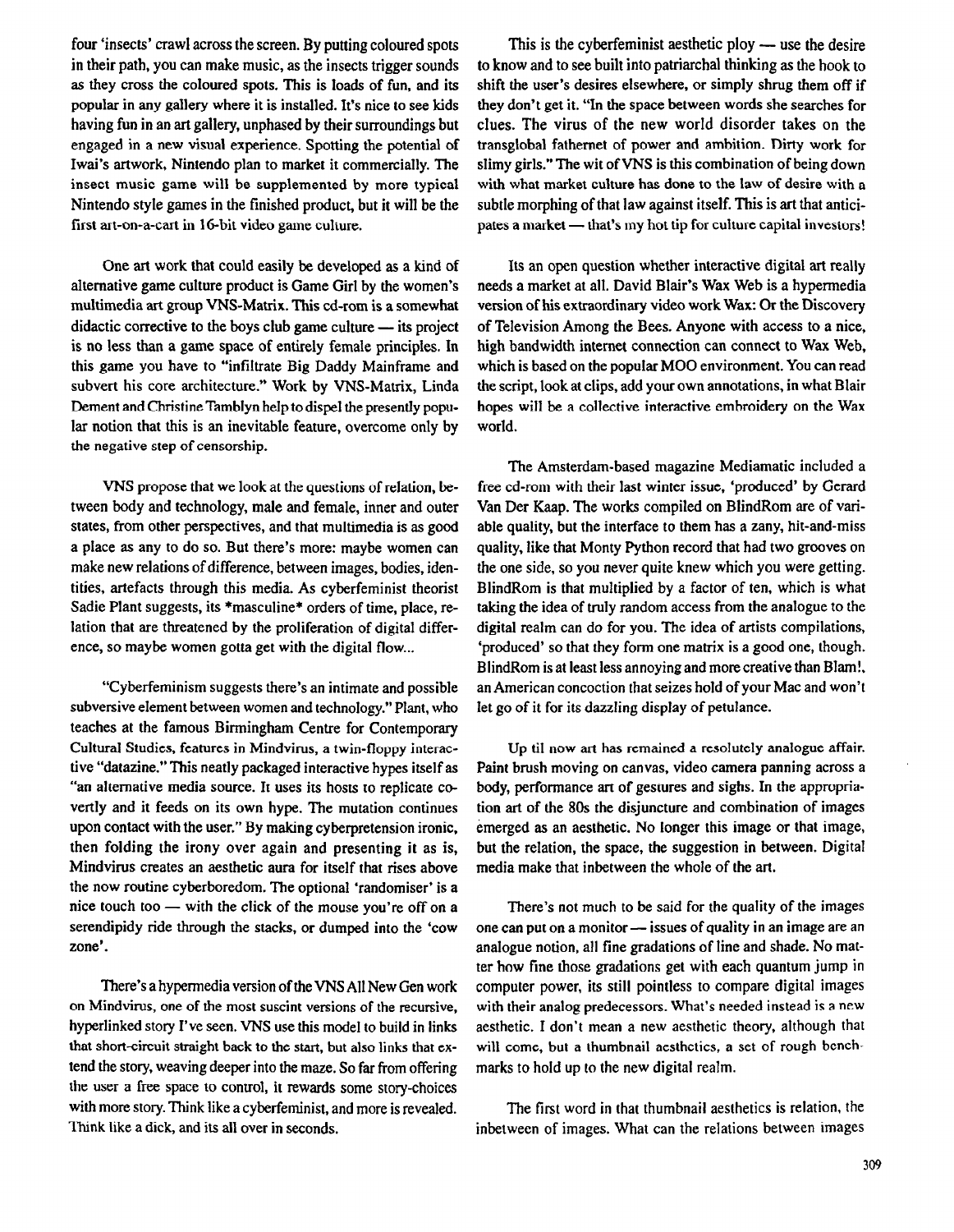signify about what difference is in the digital realm, and what can those differences say about the culture on this side of the screen? This side of the screen is increasingly invaded by things created on the other side. A lot of Jurassic Park came out of the terminal gardens of the digital world, as we know. The aesthetics of interactive art can be an exploration of what those relations in that black box are about, a communication of those explorations back to physical space and time, and a meditation on what may yet come out of the black boxes of the militaryentertainment complex, coming to RL near you.

Its not that multimedia is somehow more 'free' than any other media, or somehow 'more' interactive. Interactivity is a quality, not a quantity. Multimedia offers different kinds of interaction, not more of it. Indeed it may even offer less. Brad Miller's Digital Rhizome is considerably less interactive than reading passages in the book for yourself. Multimedia can actually put some of the control of relations between different elements of the aesthetic experience back in the hands of the artist.

That may indeed by why it appeals to artists. You can have your lateral thinking rhizome but make 'em use it the way you intended too. The trade off is that one can have relations between texts, images, sounds, movies, or one can use an interactive to drive other devices like McCormack's laser-disc animations. We don't yet have much of a concept of what kinds of grammars sounds and shapes might have, but an art of relations will invent them. Bill Seaman's work already does.

In multimedia art, the artist exerts more control over the flow of time compared to a book or a sculpture, but without strapping the user to a relentless linear flow of time, as in a video or performance. Its a hybrid, somewhere between a 'time based' and a 'space based' art form, in Lessing's terms. And as Lessing argued, there are things each form does best, or at least one can so argue. Sculpture may lend itself to drama better than comedy, and to landscape not at all. Poetry can be lyrical but rarely succeeds at being monumental- or didactic, and so on. So what I'm proposing is that multimedia lends itself best to an art of relation and to imagining topographies of relations that transgress those of the physical world. That at least is what the best multimedia art at the moment does.

### 3. The New Abstraction

## "We have to discover everything about everything. " **Godard**

If multimedia promises anything it is the coming of a new abstraction. Images and sounds dematerialise, lose all meaning, loose all sense of origin and authorship. That much we already know. But while images and sounds become as nothing, the \*relations\* between images and sounds become the last zone in which an aesthetics is still possible. The object has disappeared. The image is disappearing. The artist is dead. The context has become the infinite slippage of intertexts. But the relations \*between\* Q those remain. Bear with me for a while and I'll explain.

Plunge down one of the 'shafts' in the CD-ROM called Blam!, and you find yourself transported at random to any one of a number of cuts on the ROM. The soundtrack is something like the attack of a dozen paint guns at point blank range. A cut up of a cut up. You may find yourself reading Thorn Metzger's 'This is your final warning'. Bored, I click on the Blam! icon to go back to the start. Only I don't get back to the start. The screen informs me that I'm to be subjected to 'Devil in a dead man's underwear', an even longer Metzger poem, which is "brought to you as your punishment for not finishing This is your final warning." (sigh) That's the way it is in multimedia.

The one truism one hears all the time about multimedia is that it is more 'interactive' than TV or cinema. The user has more choices than the viewer. TV and cinema are passive mediums for spectators. Multimedia is an active medium for users. This is one truism that is absolutely untrue. All of the qualitative research into what people actually do with TV and cinema shows that the audience is an active participant in the production of meaning in these established media. It may flatter the vanity of screen writers, directors and producers to imagine that there is a great pile of squeegees out there ready to soak up the juice of whatever fantasy they wish to purvey, but that is not how these media work. And I don't see how we can even begin to appreciate how new media differ from old media if we begin from fundamental misconceptions about the old media.

Audiences negotiate meaning. They accept, resist or negotiate what they see and hear depending on how it suits what they know of the world and what they want to imagine in their heads. This is already what happens when people watch TV or go to the movies. The choose to identify with Roseanne against her kids, or with one of the kids against Roseanne. They choose to see Roseanne as an indictment of all that is banal and detestable in work-a-day family life; they choose to see it as a celebration of all they love and cherish about exactly that kind of life. They might identify with Sandra Bernhard, the lesbiannext-door. They might not. This is how culture works. As Orwell said, cultures are not manufactured. They grow of their own accord.

Conversely, far from giving the user more 'choices', multimedia can be seen as empowering the creator and restricting the users choices. An author can't control the order in which a reader reads the pages in a book. A curator can't control the way a spectator walks around an exhibition.

With a multimedia title. All this can change. The creator can hide the ending from the user. Or insist that certain screens not come up except via other screens. Or one can demand that the user make the 'right' choices in order to avoid being sent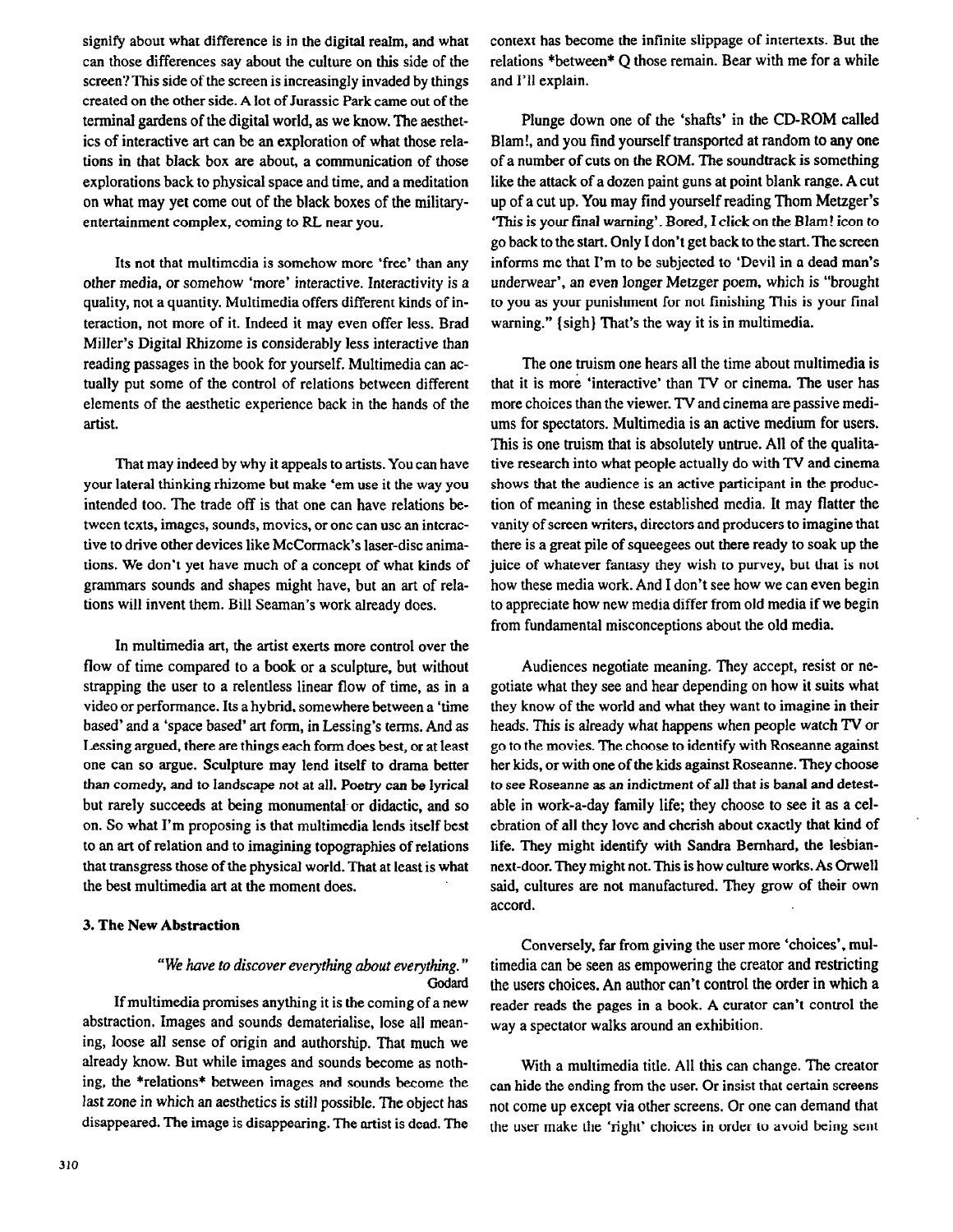straight back to the start. There's a great text-based work by VNS-Matrix on the Mindvirus disc that does exactly this. If you don't get your head around the aesthetics and ethics of the cyberfemme Q back to the start you go.

So here is a medium that gives one thing, and one thing only, back to the artist. The ability to determine relations. And of this it is possible to create meaning. Signs proliferate, mutate, their relations with each other, promiscuous and obscene. Audiences shimmer like a mirage on the horizon. They warp into black holes or become polyvalent creators of their own sense and sensibility. Objects dematerialise into digit bits. Everything a copy of a copy. Everything is permitted, and so nothing is true, not even to itself. But wait! Along one dimension and one dimension alone, the possibility of constraint returns. And with constraint comes the possibility of making meaning. That one dimension of the manifold, almost infinite dimensions of aesthetics is relation. Relations between sounds, images, movements, words Q between any and every form. Now the artist can install a limit within the work to the omnivorous desires of the viewer, listener, interpreter. The god-like power of!

the other on the end of art to paw at the object, flip through the pages, flick their eyes over the artwork and on to the next can be taken back and given to the artist.

A great example is the CD-ROM work Cosmology of Kyoto. I don't much care for the look or the sound of it, although it is a nice design all round. The truly remarkable thing about it is that it has reproduced a simulacrum not only of what Kyoto in the Heian period looked and felt like Q but what the worldview was of the people who lived there.

There's a handy reference work appended to the CD so you can learn about Buddhism, or the customs and superstitions of the time, but that is not where the work is truly great. Watch anyone use Cosmology and like any contemporary artdevourer, they skip and scan, frantically waving the mouse and staccato clicking on the button. We are impatient gods when we sit down to chew on other people's vision and thought.

No, what makes Cosmology truly remarkable is that as you enter the town and interact with its inhabitants, you have only two choices. You can, in your arrogance, remain as you are, a contemporary Japanese or American, for example. And you won't get very far. The structure of relations that are the real art of the work won't let you. It does not allow this nonchalance with meaning. A more interesting choice is to try and understand the world as it would have appeared to a person of the time. Then you start to make your decisions, when you meet the guard, or the priest, or the gambler, according to someone else's meaning making map of Kyoto, and indeed of the world. You work within the constraints the artists have placed in the matrix of relations that are the art of this work. The look and feel of it are just window dressing. They are not art, they are design. The art is the in the relations. Follow along the line of those rela-

tions, and you learn what it means to be in the world as the world appears from the point of view of Pure Land Buddhism.

Relations, meaning, point of view Q constraints placed on any casual play with signs. If this were a book or a show, you could just take yourself off to the last chapter or the last chamber and see what enlightenment is. Only there would be nothing there to see. Enlightenment is not something that can just he had. But if you learn to live within the constraints of this work, you might just get a glimpse of where enlightenment lies.

We here a Iot these days about how multimedia is all about 'content'. Every conference I go to on it has people jumping up and down going, "but what about me! I've got content!" Musicians, visual artists, designers, script writers, sculptors. Everybody's got content. Only multimedia is not about content. Content is irrelevant. You could pillage a heap of broken images from anywhere Q like the makers of Blam! did, and still make meaning. Because that with which one makes the meaning is not the images, or the sounds, or the user friendly interface, its the relations between.

This is where critics like David Cox who insist on the importance of the video game paradigm have a really good point. Cox cops flack where ever he speaks or writes for introducing notions from the trashy world of video games into the rarefied domain of digital aesthetics. Metaphors for what the new media might be about drawn from literature are OK: "Hey, Moby Dick is non-linear!" From the visual arts is OK: "Virtual gallery!" From some dead domain of culture: "I found this old book by Frances Yates everybody's forgotten on Giordano Bruno and the art of memory!" But frankly, the best way to understand what multimedia does best is to think about games and sims.

Games are important because of the way they structure meaning through constraints. Its very simple. You don't get to the next level until you figure out this level. You might need to work fast within those constraints, as in a shoot 'em up. Or you might have the contemplative puzzle solving of Myst. It depends on how arthritic your joystick hand is. But either way, a funny thing happens. By constraining the omnipotence and the omnipresence of the user to see what they like, the game convinces the user to see things in terms of how the other wants them to be seen. Either you kill that boss thing at the end of this level or you just don't see the next.

Now, most games don't have much to offer in terms of a view of the world. Unless of course they happen to be Cosmology of Kyoto. But the possibility is there for many more games like Cosmology. Games that oblige you to see from the point of view of the other, in order to see at all. Of course, games are just media. They can't compel you to agree with that point of view. But given one very important condition, they can oblige you to see things \*from\* that point of view. And with a bit of luck, once you see things from the point of view the artist has made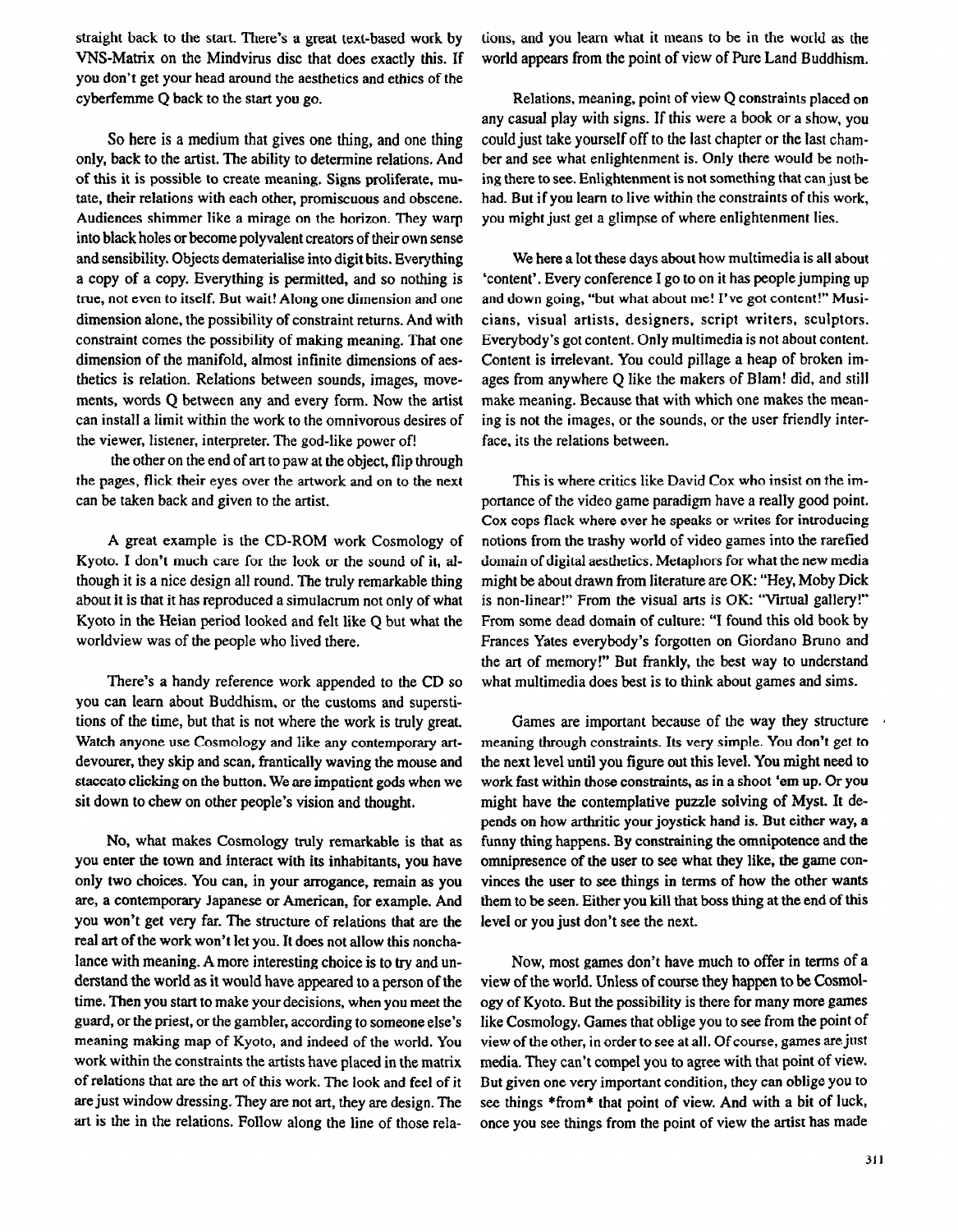for you, you look back on yourself as an other Q now isn't that one of the most sublime goals of the aesthetic?

That one very important condition is desire. One must have the desire to see, to hear, to feel whatever it is one believes is buried within a CD-ROM, just as one must have that desire to watch Godard's '2 ou 3 Choses Que Je Sais D'elle', or to read Moby Dick, to chose examples at random from the mess of books and videos and ROMs and stuff on my coffee table at the moment. I can fast forward the video (it bores me). I can flip to another part of the book (because I feel like it). But I can't do that with a well crafted CD-ROM or a video game. But I want to! Constraint creates desire. The very fact that I can watch what video I want, how I want. The very fact that I am inundated with books of every kind. That my own apartment is a museum without walls Q bores me. I am not more cultured for not suffering the scarcity of good books and art that plagued, say, Diderot or Kant. I am more bored. But that I \*know\* that there is something hidden in this CD-ROM, that excites me.

Something similar happens with sims. A sim is not a game, because games have levels and scores and all the paraphernalia of measuring achievement. A sim is a bunch of algorithms that make a bunch of factors all vary in relation to each other. So if I tweak this variable, all the others are affected. Which is all a bit too abstract for most people, except if I make the variables a tax rate and a few different kinds of expenditure and a set of flows in space. Still too abstract? OK, here's a bit of land on your computer screen Q now build a city. Or here's a nice place for an ant colony Q let's be ants! Sim City, Sim Ant, Sim Tower, there's a bunch of these on the market now. Whatever the window dressing, they are basically about relations, just like Blam! or Cosmology. You make choices within a set of constraints that gradually reveal themselves in the way events unfold on the screen. Most Sims are pretty unimaginative, although there is something about learning how ants think that I find radically othering.

The possibility is there to make an art of pure relations. The various cellular automata programs that you can get come even closer, but they are a little too lacking in concrete detail to be really aesthetically interesting. Its getting the combination of concrete particulars with very abstract relations that is the aesthetic problem for our time.

Linda Dement's work Cybertlesh Girlmonster is another take on this. Like cybetfemme theorist Sadie Plant, Dement has drawn a positive connection between the otherness of the point of view of woman and the space of multimedia. Forget the tentative steps in this direction of Donna Haraway. Dement has the will and the nerve to \*become\* the monster, the cyborg Q the artist. In her CD-ROM body parts form weird and mutant couplings with each other. It is as if they separated themselves from their host bodies. It is as if each expressed a desire of its own. And yet they are not set free entirely. If they did succeed

in freeing themselves entirely from an order, they would cease to mean, and Dement is no deconstructionist. The disordering ailows a reordering, around a deviously dyky desire for an other order of the body. Cyberflesh Girlmonster is all four of those terms, dismembered and remembered in a new set of relations.

Again, its revealing to watch a work like this being used. Perhaps multimedia only becomes are when it ceases to be merely an art object or a text and becomes a vector Q when it becomes a relation between the actions of a user and the reactions of the work. (Or should that be the other way around?) But I digress, and as this is not a hypertext essay, you will have to imagine where that thought might go, were I to pursue it. Were I to \*let\* you follow where it goes as you click away on your mouse...

So there's Dement's work, with a warning sign on it that it "may offend." So of course the group of teenage school boys on an excursion to the gallery zero in on it and play with it eagerly. And it excites their desire. But they don't get it. They don't want to get it. A cyberlesbian remapping of the relations of the visceral with the sign is not something they're ready for yet. And yet it touches their desire. Around and around they go, learning how to make it go back and back and back to the screen that shows the little line of throbbing cartoon cocks. Stuck in an infantile repetition, the rest of the work remains a mystery to them. And so it should. Not by the coercive prohibition of censoring the image Q people often complain about Dement's work and ask that it be removed. But the work itself involves a constraint. You simply don't get to read her fantasy stories, or see the mutating flesh of images, if what holds you endlessly fascinated is the dancing line of harmless little penes, all wriggling in a row.

For an image too remain sacred, there must be a limit to how it may be used, or where it may be used, or by who it may be used. The avant garde aesthetics of confrontation, of shock, of exposure with which Blam! still flirts now needs its complement. To go with it we need to create a space in which certain images may be restricted in terms of the kinds of relations they may enter into in the world. It doesn't matter which images. The sacred is a kind of relation. What is sacred to a western desert Aborigine is different from what is sacred to a redneck fundamentalist. But both preserve a certain limit to the relations images may enter into. There is no contradiction between wanting to free one's self from institutions like the church or state that coerce obedience to a certain content of the sacred, and wanting the right to restore the condition of being sacrosanct to certain images. That making sacred, by limiting relations, is what multimedia can do. Precisely because multimedia is nothing but relations.

Abstraction, as it was conceived in the 50s. was still too tied to the materiality of the art object, the specificity of art history and the context of fine art institutions. Abstraction has